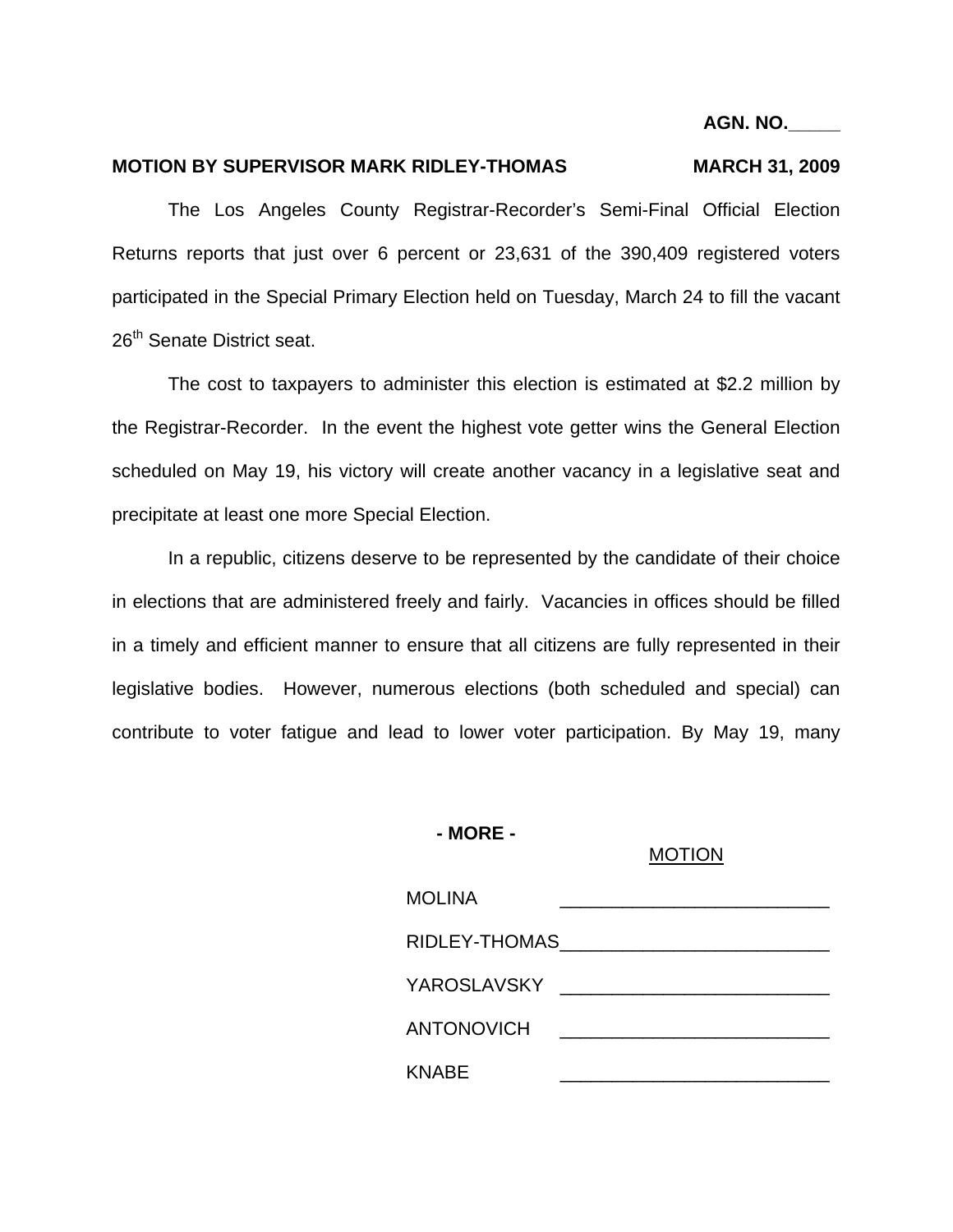## **MOTION BY SUPERVISORS MARK RIDLEY-THOMAS MARCH 31, 2009 PAGE TWO**

citizens in the Second Supervisorial District will have had the opportunity to participate in as many as six elections since January 2008.

Low voter turnout is antithetical to representative government and is ultimately corrosive to a vibrant, participatory democracy. Different election systems such as ranked voter preference combined with the deployment of modern technology currently available may be able to address the issues of election fatigue, cost and low voter turnout in a manner that reinforces democratic participation.

I, therefore move, that the Registrar-Recorder/County Clerk, in conjunction with the Chief Executive Officer and County Counsel, and others deemed appropriate by the Chief Executive Officer, report to the Board at the meeting of the Board of Supervisors on May 12, 2009 on:

- 1.) costs to the County associated with Special Elections to fill vacant partisan and non-partisan, local government, legislative and congressional seats over the past decade;
- 2.) efforts being made by the Registrar-Recorder and other jurisdictions to make elections more cost-effective and participatory;
- 3.) efforts being made by the Registrar-Recorder and other jurisdictions to encourage voter participation and turnout; and,

**- MORE -**